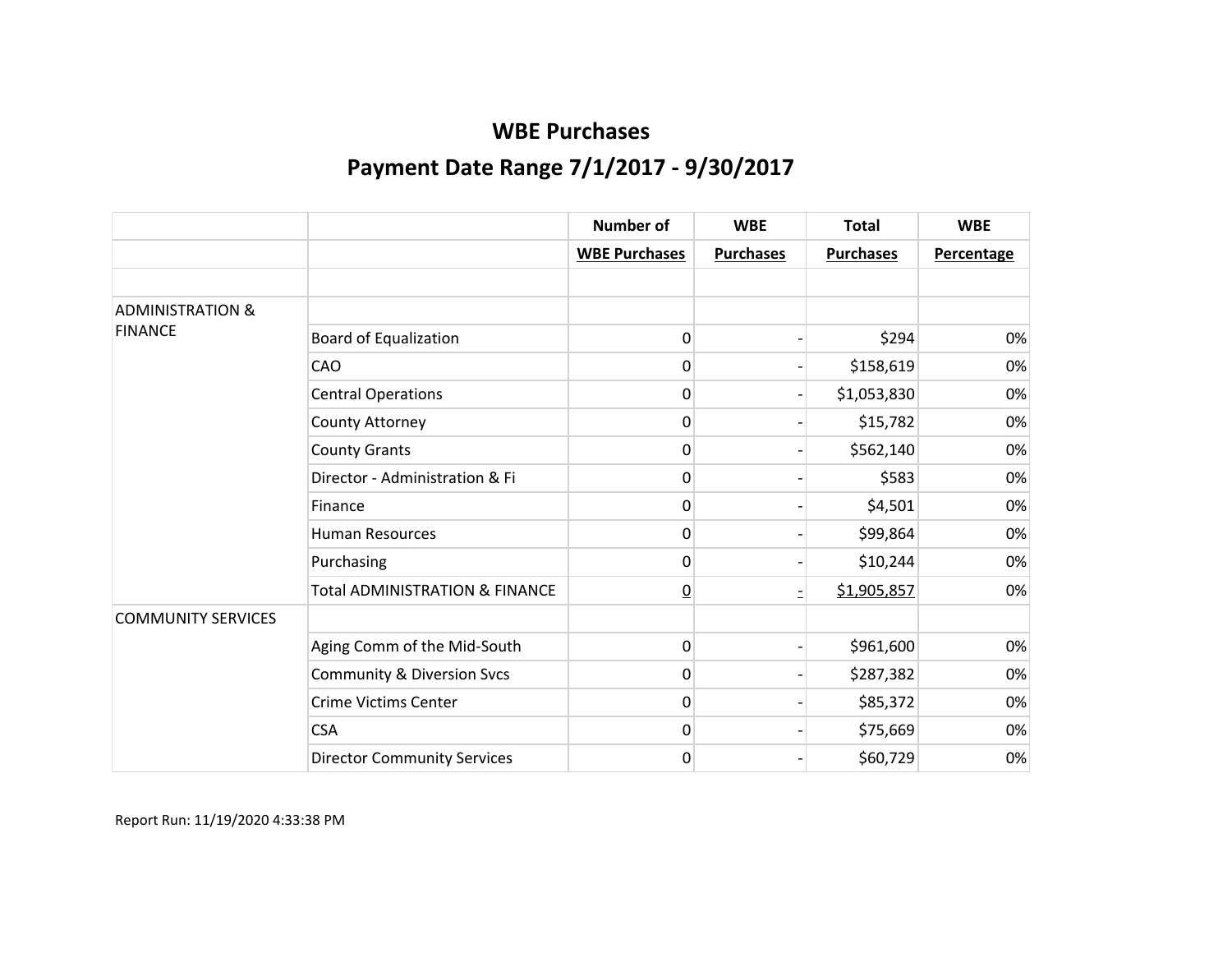| <b>COMMUNITY SERVICES</b> | <b>Pretrial Services</b>             | 0               | \$16,249    | 0% |
|---------------------------|--------------------------------------|-----------------|-------------|----|
|                           | Ryan White                           | 0               | \$2,307,747 | 0% |
|                           | <b>Total COMMUNITY SERVICES</b>      | $\overline{0}$  | \$3,794,748 | 0% |
| <b>CORRECTIONS</b>        |                                      |                 |             |    |
|                           | <b>Correction Center Facility</b>    | 0               | \$3,698     | 0% |
|                           | <b>Corrections Administration</b>    | 0               | \$7,760,756 | 0% |
|                           | <b>Total CORRECTIONS</b>             | <u>0</u>        | \$7,764,454 | 0% |
| <b>EMPLOYEE BENEFITS</b>  |                                      |                 |             |    |
|                           | Employee Health Insurance            | 0               | \$514,712   | 0% |
|                           | <b>Total EMPLOYEE BENEFITS</b>       | <u>0</u>        | \$514,712   | 0% |
| <b>HEALTH SERVICES</b>    |                                      |                 |             |    |
|                           | Admin & Finance - Health Svcs        | 0               | \$5,935     | 0% |
|                           | <b>Community Health</b>              | 0               | \$442,936   | 0% |
|                           | <b>Environmental Health Services</b> | 0               | \$146,065   | 0% |
|                           | <b>Forensic Services</b>             | 0               | \$28,457    | 0% |
|                           | Health Planning & Promotion          | 0               | \$31,845    | 0% |
|                           | <b>Inmate Medical Care</b>           | 0               | \$6,851,645 | 0% |
|                           | <b>Public Health Safety</b>          | 0               | \$359,061   | 0% |
|                           | <b>Total HEALTH SERVICES</b>         | $\underline{0}$ | \$7,865,943 | 0% |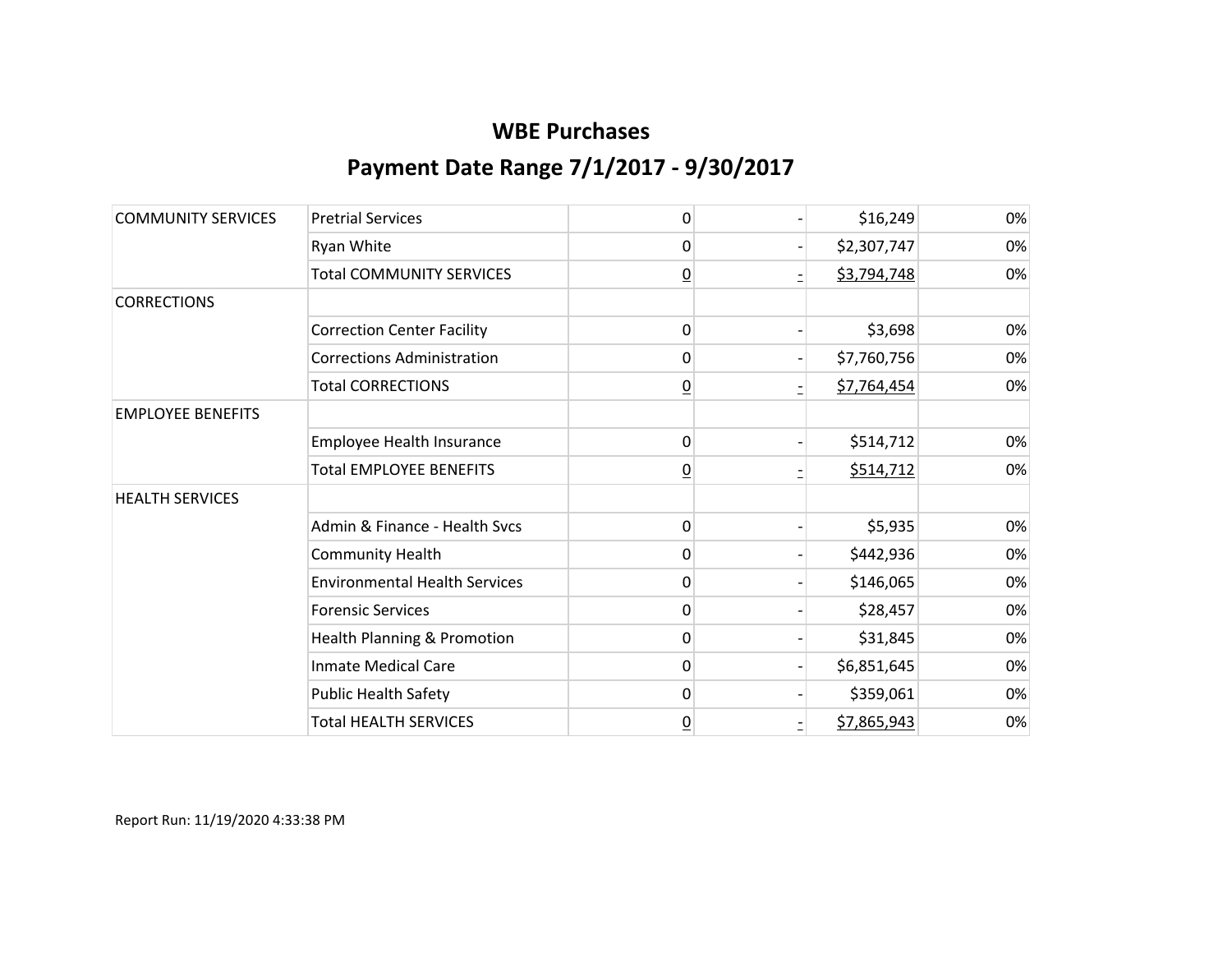| <b>INFORMATION</b>        |                                                       |                |          |             |    |
|---------------------------|-------------------------------------------------------|----------------|----------|-------------|----|
| <b>TECHNOLOGY SERVICE</b> | <b>Chief Information Officer</b>                      | 0              |          | \$17,962    | 0% |
|                           | <b>IT Internal Services</b>                           | 3              | \$2,209  | \$1,187,367 | 0% |
|                           | IT Operations                                         | 0              |          | \$2,610,113 | 0% |
|                           | <b>Total INFORMATION TECHNOLOGY</b><br><b>SERVICE</b> | <u>3</u>       | \$2,209  | \$3,815,441 | 0% |
| <b>JAIL DIVISION</b>      |                                                       |                |          |             |    |
|                           | Jail Administration                                   | 0              |          | \$1,621,290 | 0% |
|                           | Jail Programs                                         | 0              |          | \$131,711   | 0% |
|                           | Jail Security                                         | 0              |          | \$10,095    | 0% |
|                           | <b>Total JAIL DIVISION</b>                            | $\overline{0}$ |          | \$1,763,096 | 0% |
| <b>JUDICIAL</b>           |                                                       |                |          |             |    |
|                           | <b>Attorney General</b>                               | 0              |          | \$65,287    | 0% |
|                           | <b>Chancery Court</b>                                 | 0              |          | \$119,653   | 0% |
|                           | <b>Circuit Court</b>                                  | 0              |          | \$148,886   | 0% |
|                           | <b>Criminal Court</b>                                 | 0              |          | \$25,813    | 0% |
|                           | Divorce Referee                                       | 0              |          | \$159       | 0% |
|                           | <b>General Sessions Court</b>                         | 6              | \$43,485 | \$554,574   | 8% |
|                           | <b>Jury Commission</b>                                | 0              |          | \$24,844    | 0% |
|                           | Juvenile Court Clerk                                  | 0              |          | \$49,487    | 0% |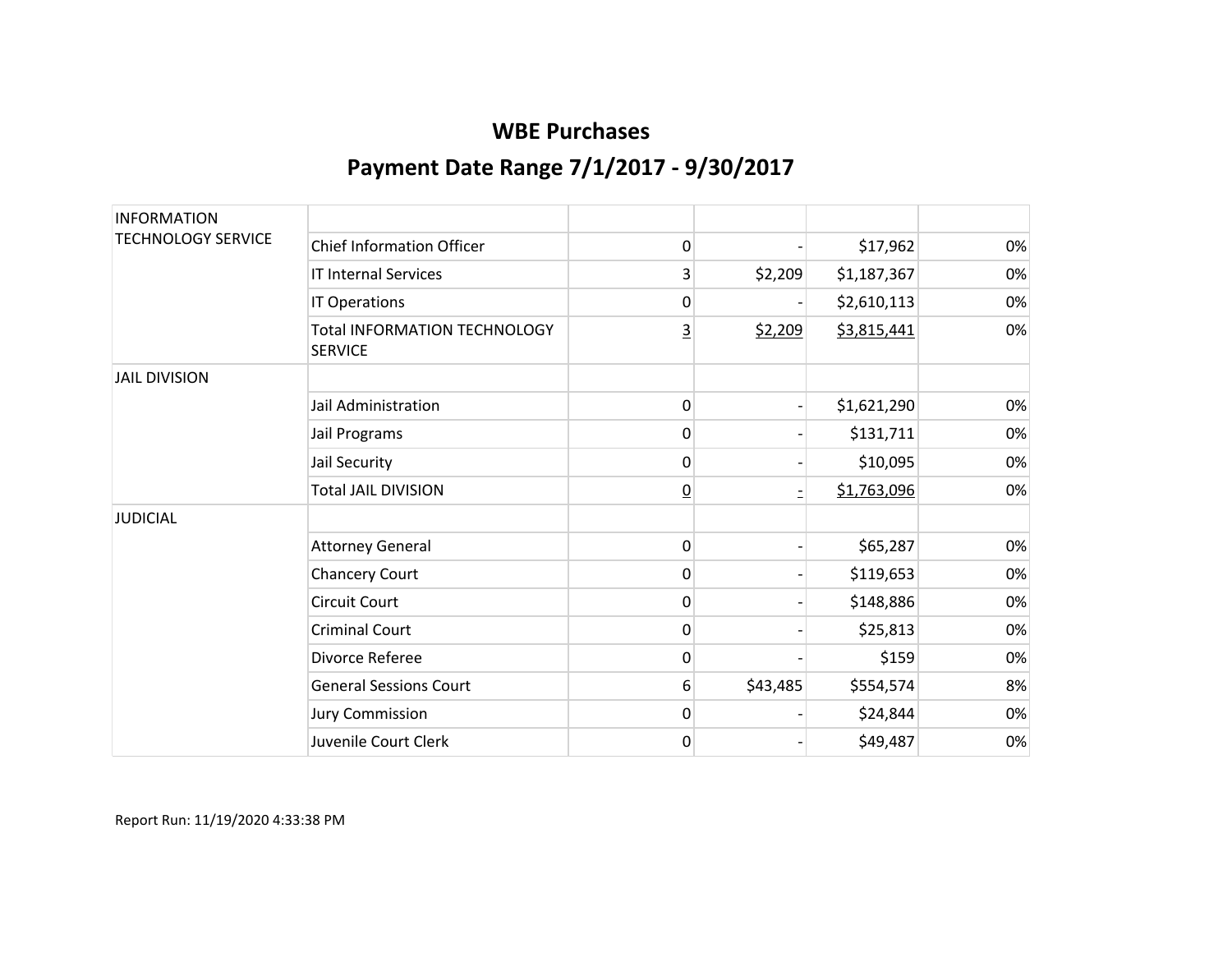| <b>JUDICIAL</b>         | Juvenile Court Judge                           | 0               |          | \$503,108   | 0% |
|-------------------------|------------------------------------------------|-----------------|----------|-------------|----|
|                         | Probate Court                                  | 0               |          | \$1,929     | 0% |
|                         | Public Defender                                | 0               |          | \$120,841   | 0% |
|                         | <b>Total JUDICIAL</b>                          | 6               | \$43,485 | \$1,614,581 | 3% |
| LAW ENFORCEMENT         |                                                |                 |          |             |    |
|                         | <b>Chief Deputy</b>                            | 0               |          | \$11,922    | 0% |
|                         | Courts                                         | 0               |          | \$90,110    | 0% |
|                         | Detectives                                     | 0               |          | \$6,044     | 0% |
|                         | Fugitive                                       | 0               |          | \$5,154     | 0% |
|                         | <b>Special Operations</b>                      | 0               |          | \$141,419   | 0% |
|                         | Training                                       | 0               |          | \$161,494   | 0% |
|                         | Uniform Patrol                                 | 0               |          | \$38,808    | 0% |
|                         | <b>Total LAW ENFORCEMENT</b>                   | $\overline{0}$  |          | \$454,952   | 0% |
| <b>MISCELLANEOUS</b>    |                                                |                 |          |             |    |
| <b>INTERNAL SERVICE</b> | Admin & Finance - Health Svcs                  | 0               |          | \$4,678     | 0% |
|                         | Total MISCELLANEOUS INTERNAL<br><b>SERVICE</b> | $\underline{0}$ |          | \$4,678     | 0% |
| OTHER ELECTED OFFICIALS |                                                |                 |          |             |    |
|                         | Assessor                                       | 0               |          | \$166,267   | 0% |
|                         | County Clerk                                   | 0               |          | \$60,853    | 0% |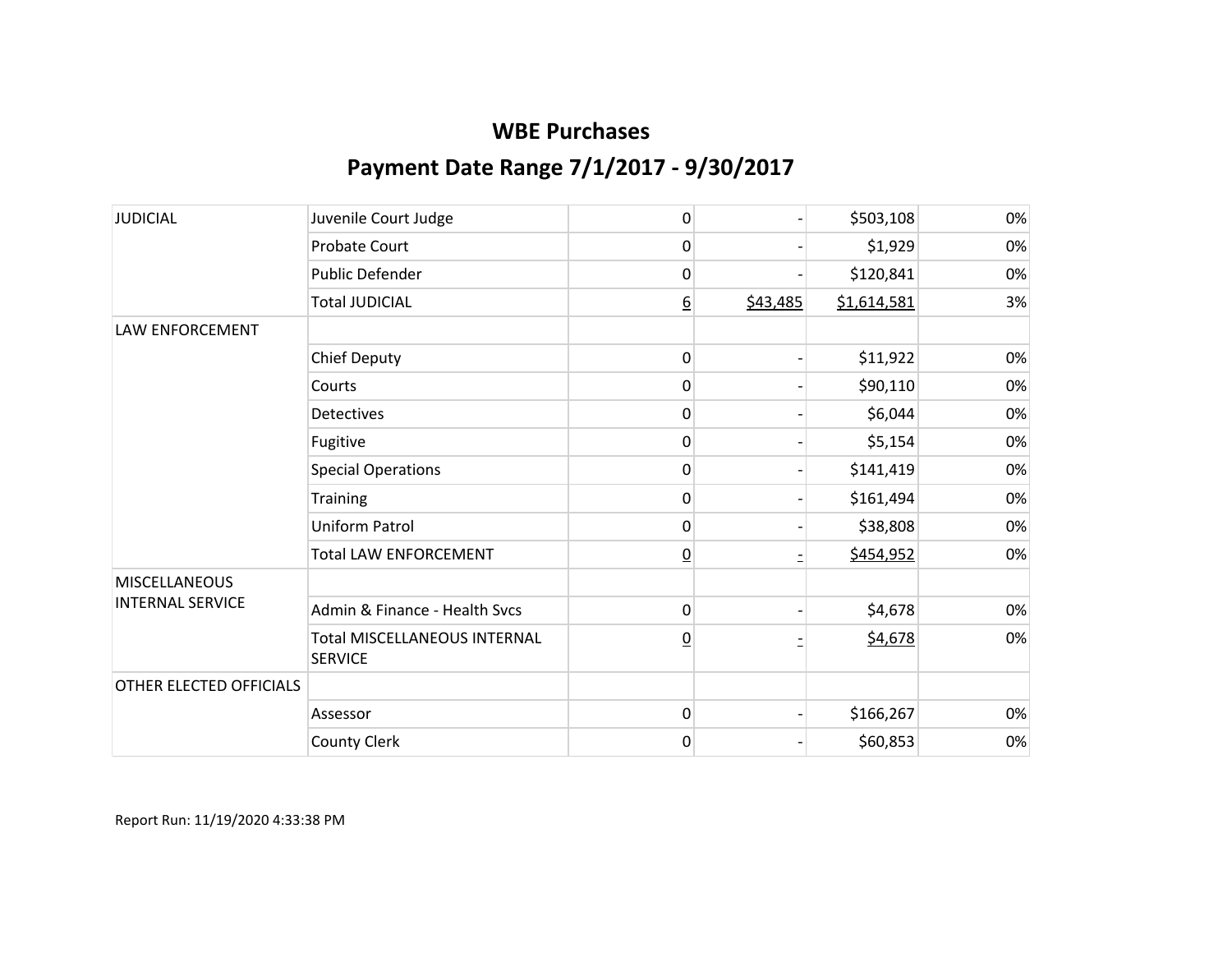| OTHER ELECTED OFFICIALS | <b>Election Commission</b>              | 0               | \$34,061    | 0% |
|-------------------------|-----------------------------------------|-----------------|-------------|----|
|                         | <b>Equal Opportunity Compliance</b>     | 0               | \$7,290     | 0% |
|                         | Legislative Operations                  | 0               | \$72,401    | 0% |
|                         | Register                                | 0               | \$132,550   | 0% |
|                         | Trustee                                 | 0               | \$340,431   | 0% |
|                         | <b>Total OTHER ELECTED OFFICIALS</b>    | $\underline{0}$ | \$813,853   | 0% |
| <b>Other Offices</b>    |                                         |                 |             |    |
|                         | <b>Central Operations</b>               | 0               | \$45,454    | 0% |
|                         | Courts                                  | 0               | \$335,457   | 0% |
|                         | <b>Parks and Grounds Maintenance</b>    | 0               | \$20,140    | 0% |
|                         | <b>Support Services</b>                 | 0               | \$150,908   | 0% |
|                         | <b>Total Other Offices</b>              | $\overline{0}$  | \$551,958   | 0% |
| <b>PLANNING &amp;</b>   |                                         |                 |             |    |
| <b>DEVELOPMENT</b>      | Admin & Finance - Health Svcs           | 0               | \$1,915     | 0% |
|                         | <b>Codes Enforcement</b>                | 0               | \$98,384    | 0% |
|                         | Director - Planning & Developm          | 0               | \$598       | 0% |
|                         | Housing                                 | 0               | \$255,341   | 0% |
|                         | <b>Regional Services</b>                | 0               | \$35,371    | 0% |
|                         | <b>Resilience Department</b>            | 0               | \$942,946   | 0% |
|                         | <b>Total PLANNING &amp; DEVELOPMENT</b> | $\underline{0}$ | \$1,334,555 | 0% |